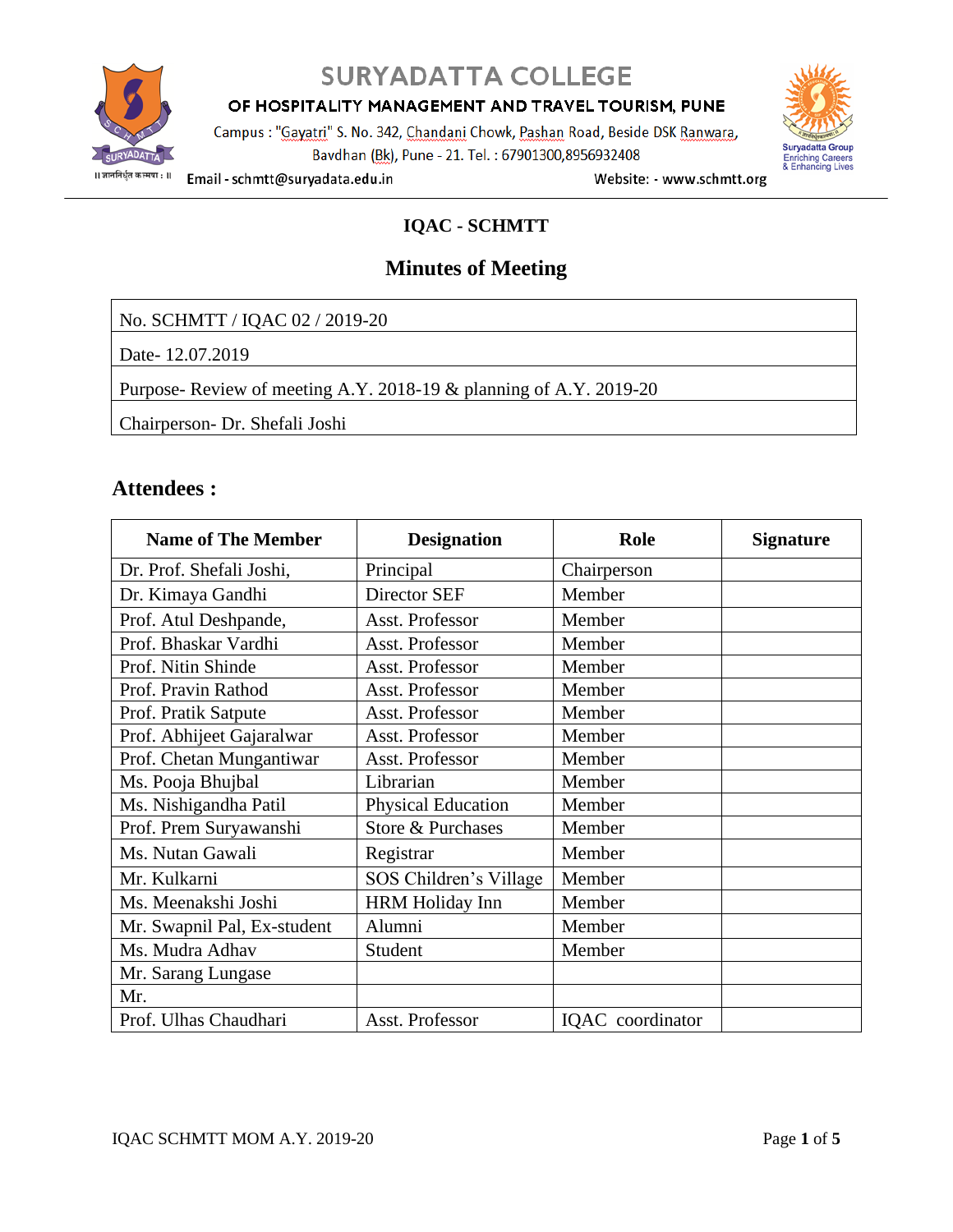**As the outset Dr. Prof. Shefali Joshi, Chair Person welcomed the members. Thereafter asserting the quorum IQAC coordinator Prof. Ulhas Chaudhari briefed all agenda items going to be covered in the meeting and were taken up the further discussion:**

1. Confirmation of the minutes of the last meeting held on 12.07.2019, Monday 3:30 pm to 5:15 pm and review on IQAC and college activities for A.Y. 2018-19, minutes were read and confirmed.

Updates on IQAC initiatives for the semester:

- Enhancing students learning through innovative teaching-learning methods.
- Formalization of Outcome Bases Education (OBE) for the students in various activities.
- Faculty Development Program on Research Methodology.
- Innovative and Interactive Teaching-Learning methodology adapting in teaching.
- Center for Innovation, Incubation and Linkages conducting activities.
- Students placement and further study report submitted.
- Review of existing feedback mechanism from various stakeholders and its relevance for curriculum enrichment, current pass out students feedback on curriculum and college is taken and review.
- 2. Prof. Atul Deshpande apprised house on New syllabus structure for B.Sc. HS FirstYear which will be credit based w.e.f. July 2019, as follows:
	- a) Curriculum pattern
	- b) Passing criteria
	- c) Assignment, credit based evaluation system
	- d) Internship process and tenure.
	- IQAC appreciated the above changed / reforms done in Academic Regulation.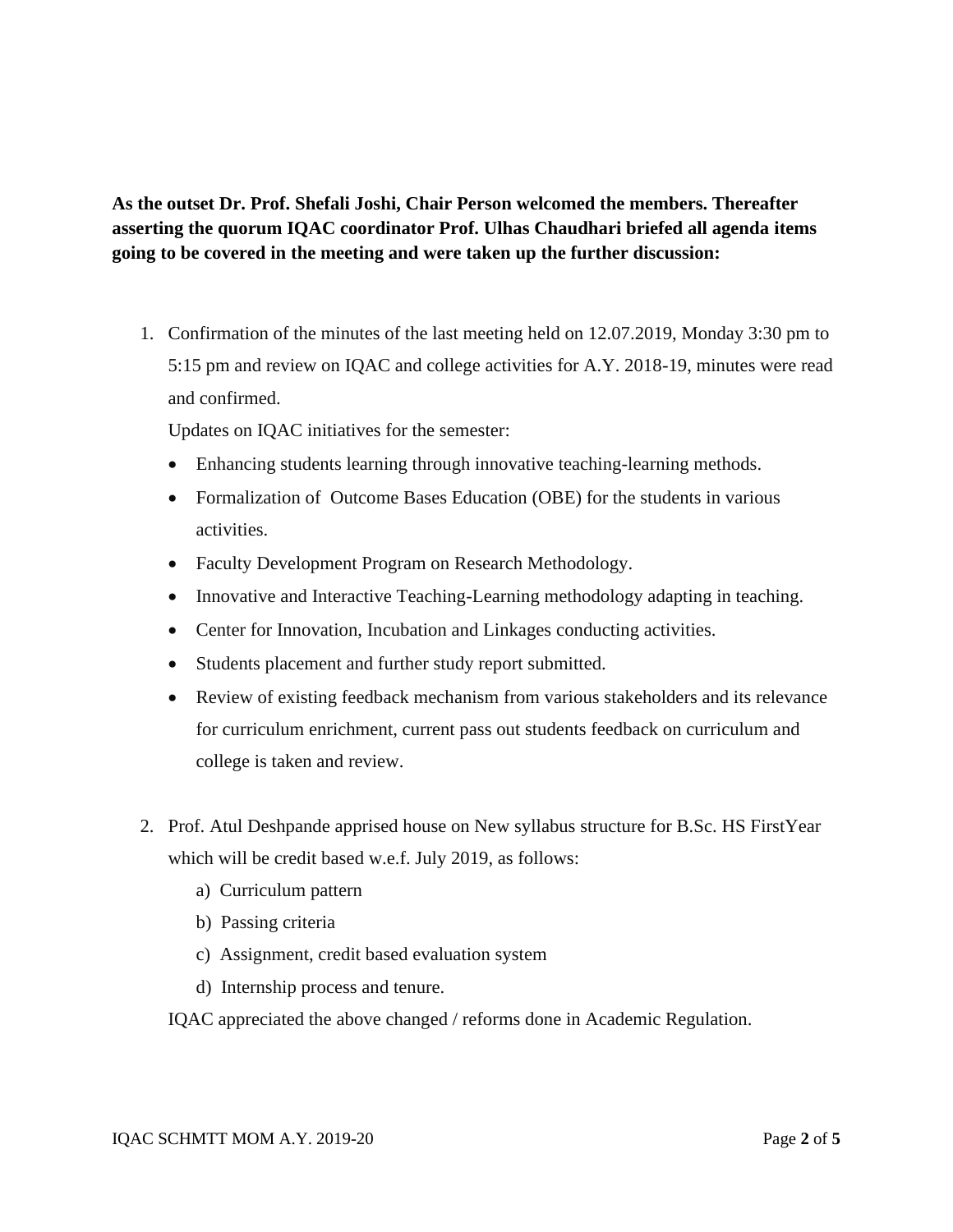3. Prof. Pravin Rathod highlighted on examination:

- Exam department to conduct awareness workshop for the faculty members for new credit based examination.
- Question paper setting and evaluation guidelines to be circulated for the faculty members.

Announcement for the unit test for FY, SY and TY and submitted time table for the same.

- Result analysis report is prepared and submitted.
- Filing of sample question paper and question bank.
- There were no such examination grievances, minor issued were solved by communication with university examination department.
- 4. Library: Ms. Pooja Bhujbal Updated on library:
	- Renovation of Delnet software is done.
	- New National and International journal Subscription done.
	- Review on utilization of e-books, journals, magazines, etc. and plan for next requirement.
	- Quotation for addition of new books is proposed to vendors.
- 5. Students Support and Progression
	- Prof. Pratik Updated on the online certificate courses on SWAYAM portal.
	- QIP seminar to be plan and subject for the seminar to finalize.
	- Students development activities to plan for students enhancement and overall holistic development such as fire fighting and woman empowerment, personal safety, unique students and staff interaction activities.
	- Prof. Bhaksar Vardhi suggest on taking more Industrial collaborations with industries for various activities.
	- to pal out yearly working schedule for enhancing alumni engagement.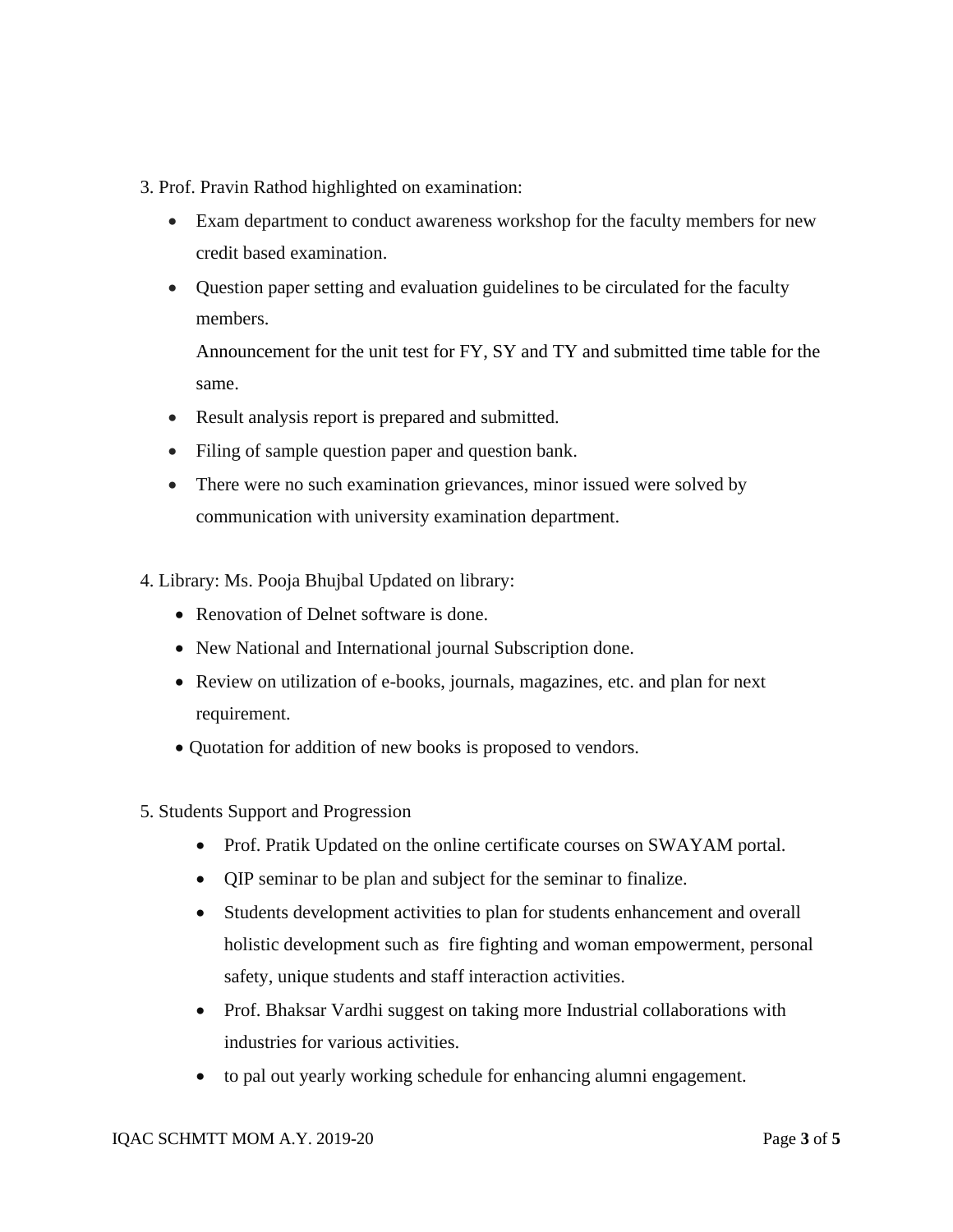- Every Thursday all kitchen faculty to submit indent for all practicals in next week to the stores. On every Thursday vouchers to be submitted in building no 1. Each faculty will mention their costing details and any transfer notes in the costing register.
- Individual faculty to prepare themselves for innovative teaching-learning activities, video collection, PPT presentation.
- Prof. Ulhas Chaudhari suggested on taking consultancy to the hotel and restaurants.
- Counseling to the students for placement and career guidance, also sessions on interview skills to conduct.

Chairperson and IQAC coordinator thanked all members for attending the meeting and giving valuable inputs and their contribution.

There were no further item, the meeting ended with warm note.

**Prof.** Ulhas Chaudhari **Dr. Prof.** Shefali Joshi

 **IQAC Coordinator Principal, IQAC Chairperson**